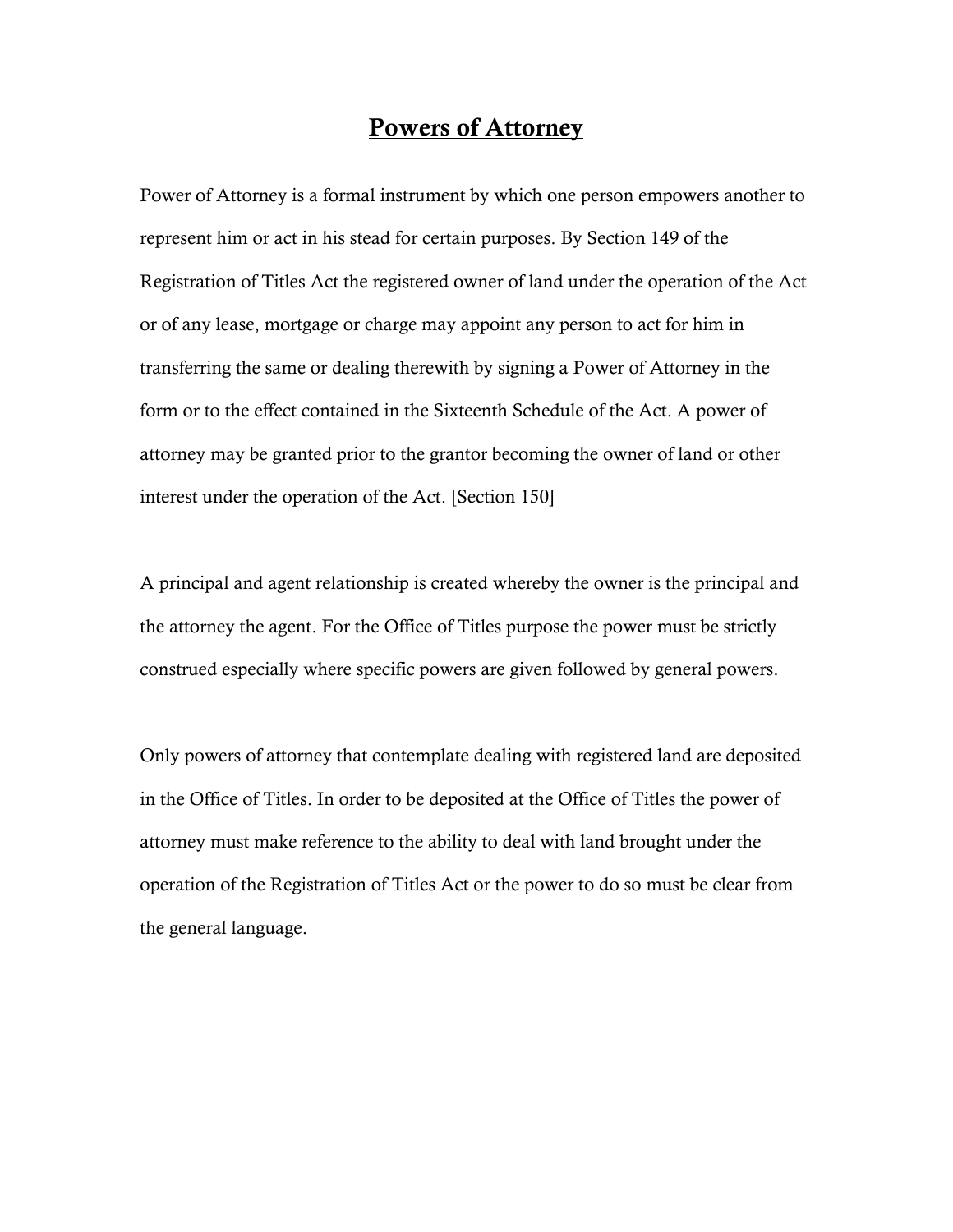# General Powers of Attorney

The grant of a general power of attorney, without valuable consideration, does not in any way affect the right of the registered owner to transfer or otherwise deal with his land provided the general power specifically authorises the donee of the power to deal with land under the operation of the Registration of Titles Act. Depending on the construction of the powers of attorney, the donee may deal with any land, lease, mortgage or charge of the donor.

### Specific Powers of Attorney

A specific power of attorney is one that limits the power to specific land, lease, mortgage or charge of which the donor is the registered owner.

An irrevocable power of attorney may be deposited. A notation must be made in the Power of Attorney Index that the power is irrevocable so that special revocation requirements are not overlooked.

A power of attorney which has a time limit may also be accepted. Particulars of the limitation on the power are to be noted in the Power of Attorney Index.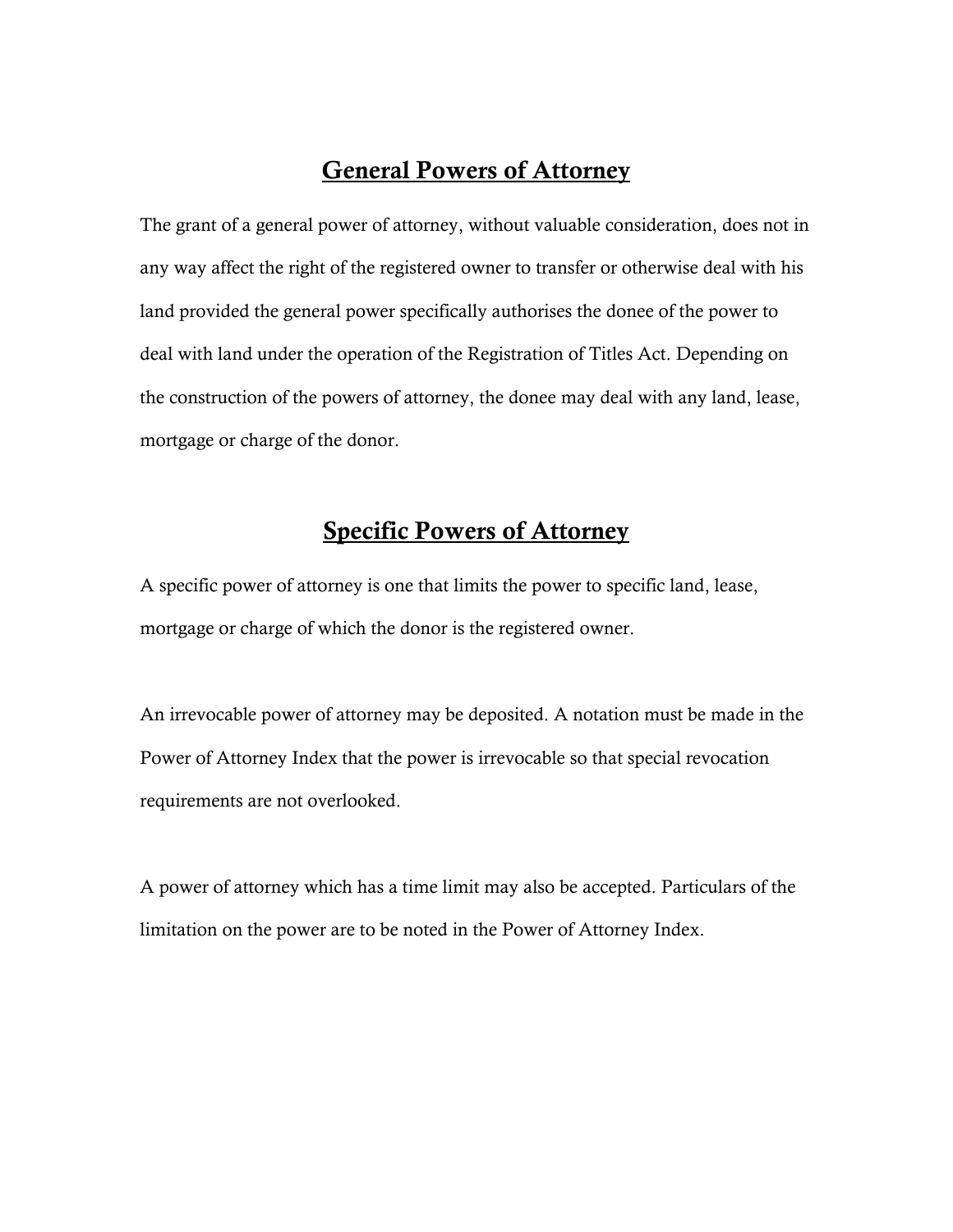# Effect of Powers of Attorney

Sections 48, 49 and 50 of The Conveyancing Act apply to powers of attorneys deposited with the Registrar of Titles.

If the powers of attorney, given for valuable consideration, are expressed to be irrevocable, then in favour of a purchaser, it shall not be revoked at any time, either by anything done by the donor of the power without the concurrence of the donee of the power or by death, marriage, lunacy, unsoundness of mind or bankruptcy. Any act done by the donee in pursuance of the powers contained in the instrument shall be valid as if done by the donor. Neither the donee of the power nor the purchaser shall at any time be prejudiced by the notice of anything done by the donor of the power.

Any person making or doing any payment or act in good faith in pursuance of a power of attorney shall not be liable in respect of that act by reason that without notice, before the payment or act the donor of the power died or becomes a lunatic, of unsound mind or bankrupt or revoked the power.

# General Requirements

1. The power of attorney must be the original or attested copy thereof (usually when recorded at the Island Records Office). The original or attested copy of the power of attorney may be deposited with a duplicate or a copy. After examination the Registrar will file the duplicate copy and return the original.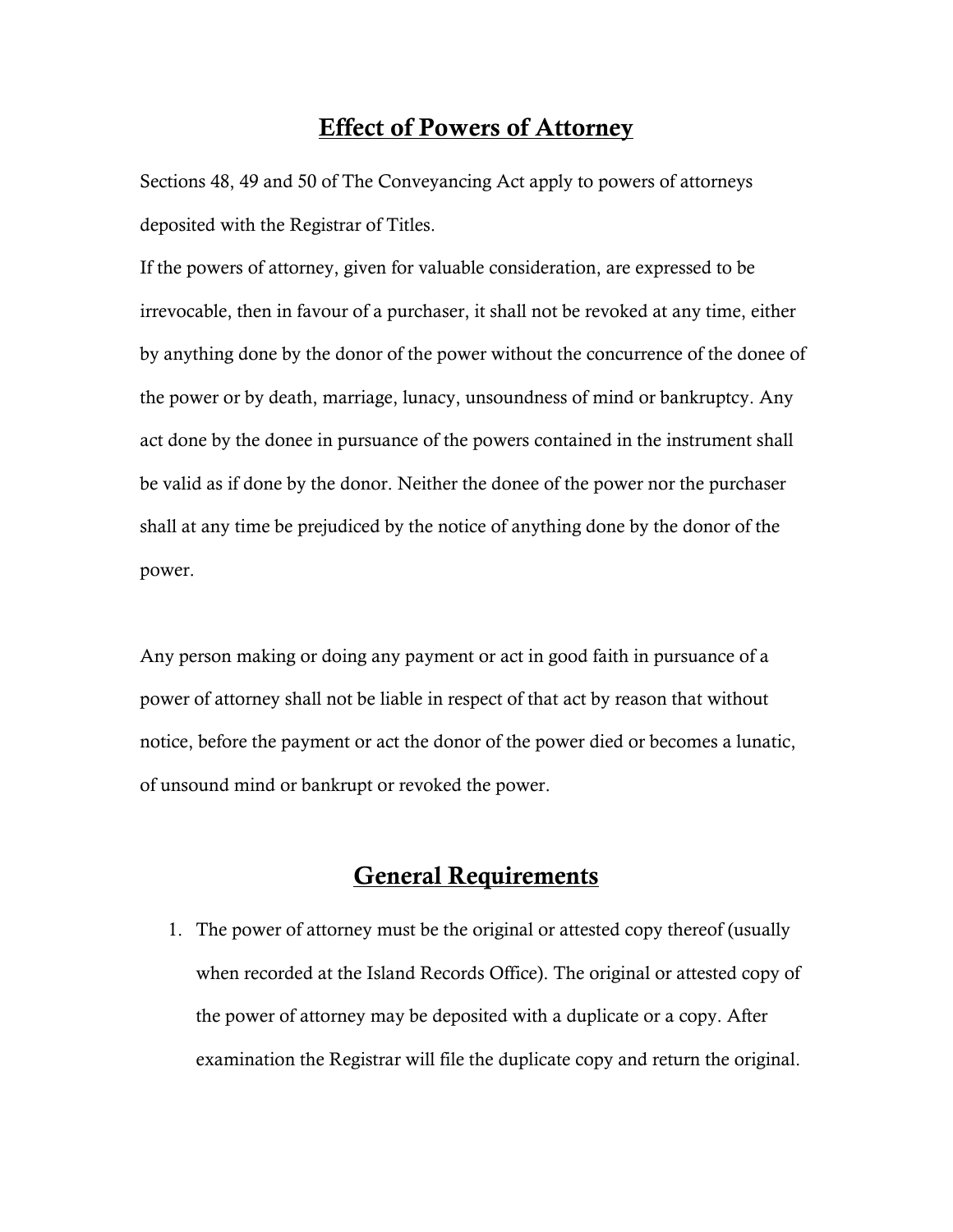- 2. The name, full address and occupation of the donor and donee must be stated.
- 3. The normal execution requirements must be complied with. The donor's signature must be witnessed in accordance with section 152 of the Registration of Titles Act and by an individual who is not a party to the power of attorney. If the grantor is a corporation the power must be executed under Seal.
- 4. An attorney can be a corporation.
- 5. Stamp Duty is payable on the Power of Attorney.
- 6. Persons may appoint attorneys jointly and severally and several parties may join in the one power appointing an attorney for their joint and several purposes.

# Examination of Documents Presented for Registration.

When a document executed under a power of attorney is presented for registration, the registration number of the power under which it is executed must be furnished. The donee should actually sign in the principal's name as well as his own in the following manner: Signed on behalf of [name of donor] by [name of donee] under power of attorney [document number].

It will be necessary to ensure that the execution of the particular dealing is authorised by the power of attorney. This can be deduced from the summary in the power of attorney index or checking the instrument itself. For example, power to mortgage